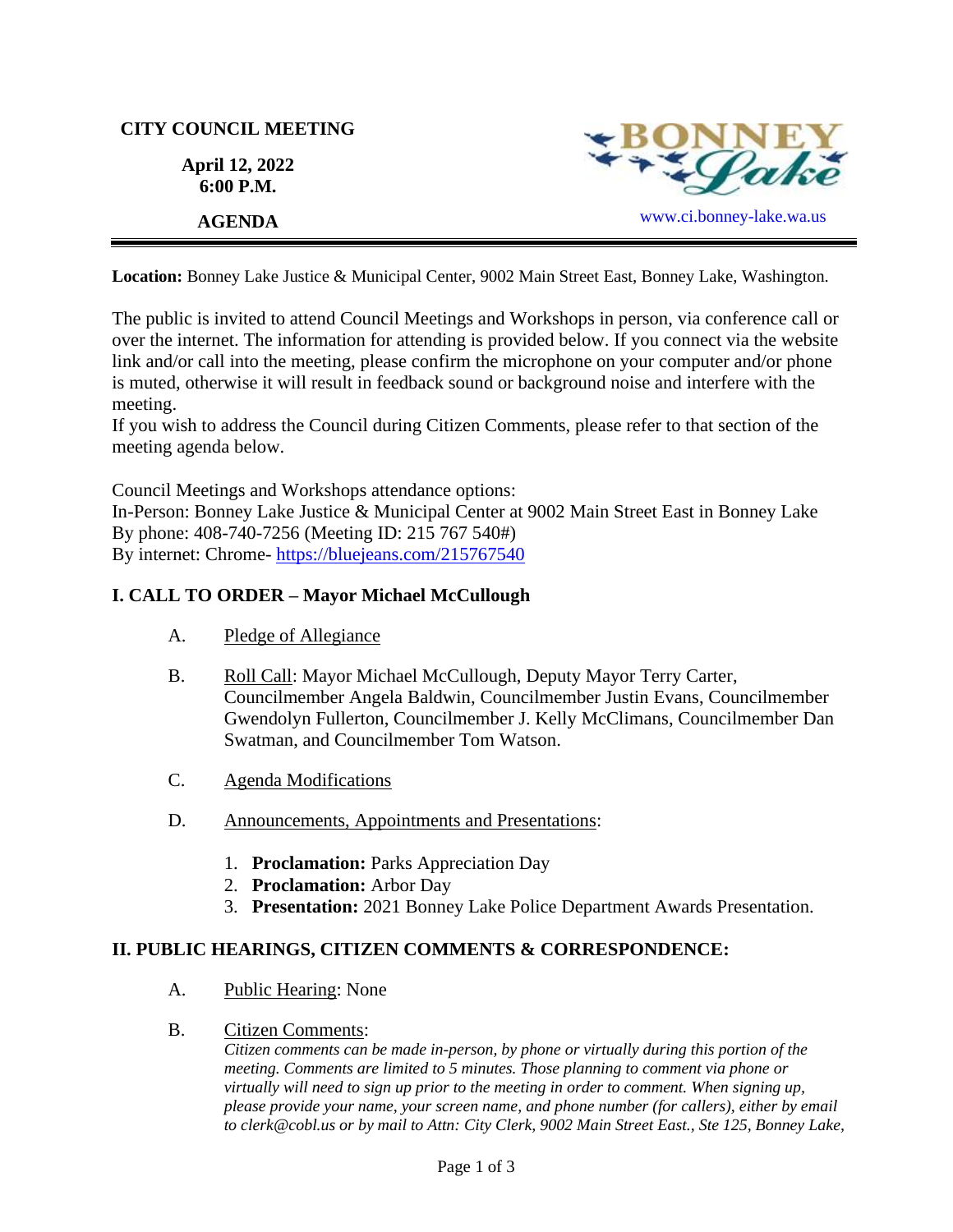*WA 98391. You may call to register to speak as well at 253-862-8602, however, those calls must be received by 5:00 pm. Email registrations may be made as late as 5:00 pm. the day of the meeting. During the meeting, your name will be called when it is your turn. Your microphone will be activated, and you will be able to comment. Those physically appearing at the Council meeting to speak during citizen comments do not need to sign up but will be asked to state their name and address for the meeting record. With the ability of the public to address the Council via phone, virtually or in-person, the City Clerk's Office will no longer accept citizen comments to be read by staff into the record.*

C. Correspondence: None

### **III. COUNCIL COMMITTEE REPORTS:**

- A. Finance Committee
- B. Community Development Committee
- C. Public Safety Committee
- D. Other Reports

#### **IV. CONSENT AGENDA:**

*The items listed below may be acted upon by a single motion and second of the City Council. By simple request to the Chair, any Councilmember may remove items from the Consent Agenda for separate consideration after the adoption of the remainder of the Consent Agenda items.*

- A. **Approval of Accounts Payable and Utility Refund Checks/Vouchers:** Accounts Payable check/vouchers #91058 in the amount of \$811.28. Accounts Payable check/vouchers #91059 - 91145 and wire transfers #2022030909, #2022031001, and #2022031002, in the amount of \$2,549,123.76. Accounts Payable check/vouchers #91146 - 91171 in the amount of \$4,898.02. Accounts Payable wire transfers #2022031701, in the amount of \$39,975.16. Accounts Payable check/vouchers #91172 - 91228 and wire transfers #2022030901, and #2022032268, in the amount of \$659,688.33. Accounts Payable check/vouchers #91229 - 91274 in the amount of \$9,909.43.
- B. **Approval of Payroll:** March 1 15, 2022 for checks #34579-34583 including Direct Deposits and Electronic Transfers totaling \$691,051.31. Voids: March 16 – 31, 2022 for checks #34584-34595 including Direct Deposits and Electronic Transfers totaling \$943,684.27.
- C. **AB22-37 - Resolution 3025** A Resolution Of The City Council Of The City Of Bonney Lake, Pierce County, Washington, Accepting The Bid From Sound Publishing And Designating The Courier Herald As The City's Official Newspaper For 2022-2025.
- D. **AB22-53 - Resolution 3034** A Resolution Of The City Council Of The City Of Bonney Lake, Pierce County, Washington, Authorizing the Mayor to Sign a Contract with Hydrevo, LLC for the 2022 Leak Detection Survey